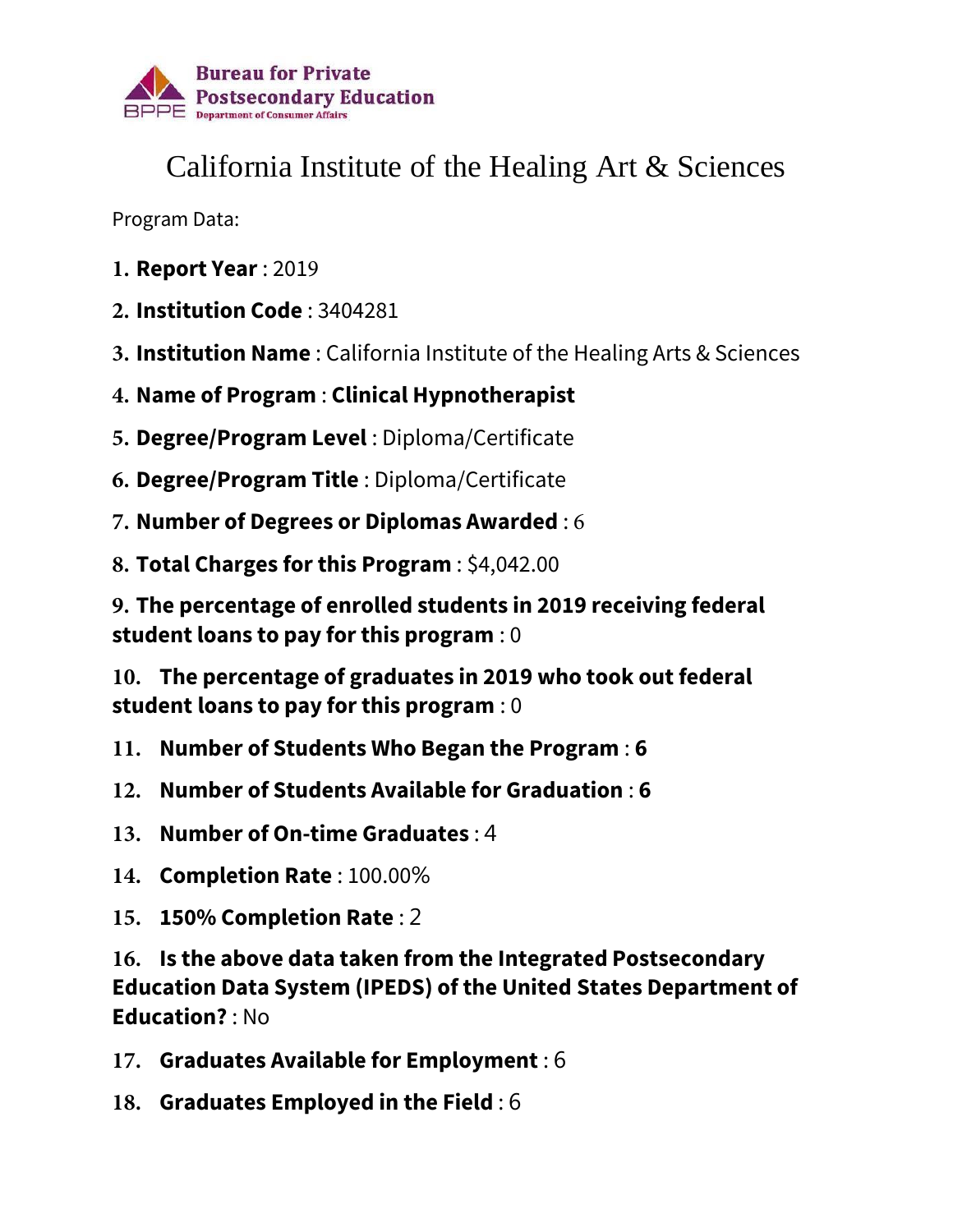**19. Placement Rate** : 100.00%

**Graduates employed in the field** : 6

**20a. 20 to 29 hours per week** : 1

**20b. at least 30 hours per week** : 0

**Indicate the number of graduates employed** : 6

**21a. In a single position in the field of study** : 0

**21b. In concurrent aggregated positions in the field of study (2 or more positions at the same time)** :

**21c. Freelance/self-employed** : 6

**21d. By the institution or an employer owned by the institution, or an employer who shares ownership with the institution** : 0

**22. Does this educational program lead to an occupation that requires State licensing?** : No

**22a. Do graduates have the option or requirement for more than one type of licensing State exam?** : N/A

**Name of Option/Requirement (1)** : N/A

**Name of Option/Requirement (2)** : N/A

**Name of Option/Requirement (3)** : N/A

**Name of Option/Requirement (4)** : N/A

**23. Name of the State licensing entity that licenses this field** : N/A

**24. Name of State Exam** : N/A

**23. Name of the State licensing entity that licenses this field** : N/A

**24. Name of State Exam** : N/A

**25. Number of Graduates Taking State Exam** : N/A

**26. Number Who Passed the State Exam** : N/A

**27. Number Who Failed the State Exam** : 0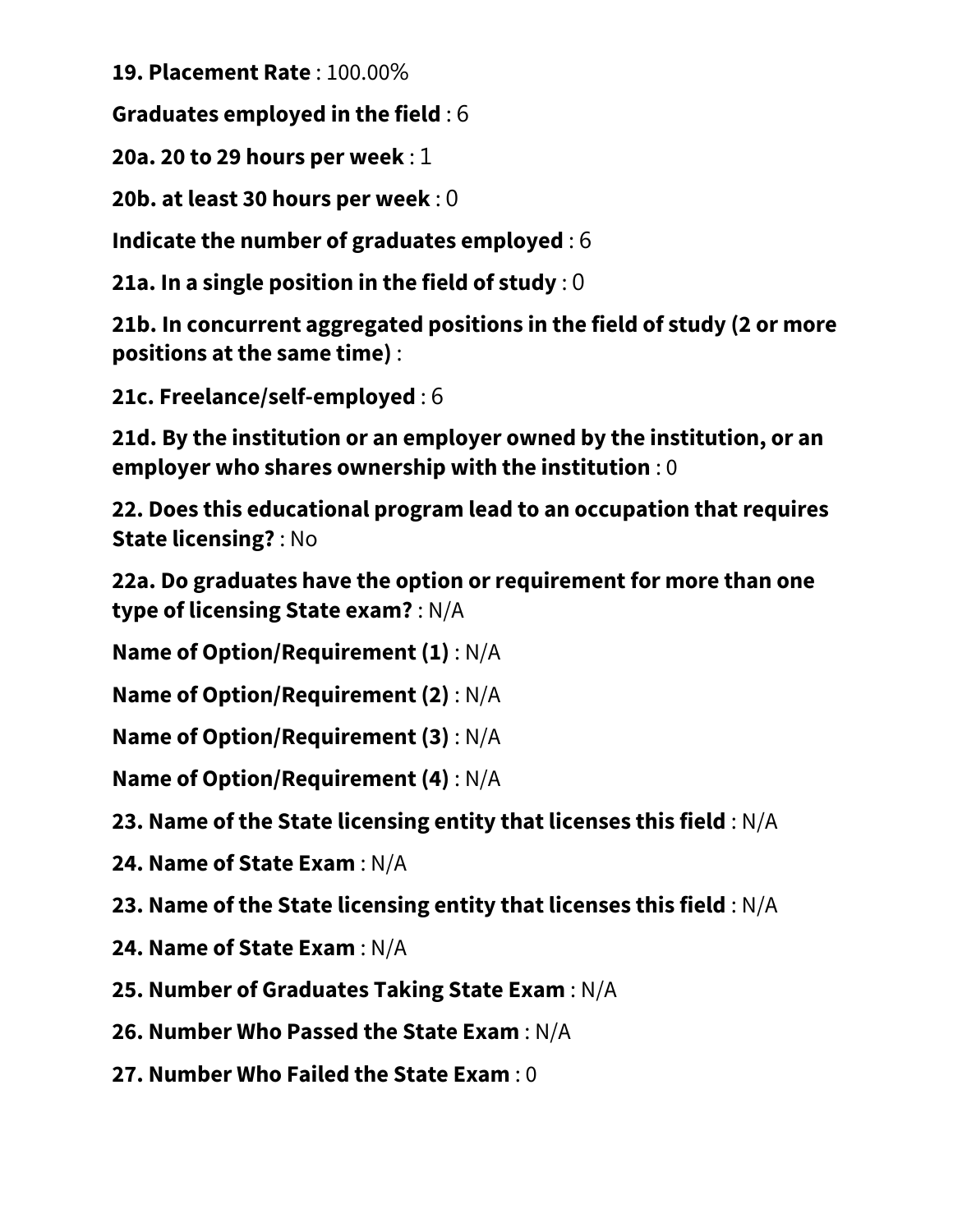**28. Passage Rate** : 0

**29. Is this data from the State licensing agency that administered the exam?** : 0

**29a. Name of Agency** : N/A

**30. If the response to #29 was "No" provide a description of the process used for Attempting to Contact Students** : N/A

**31. Name of the State licensing entity that licenses this field** : N/A

**32. Name of State Exam** : N/A

**33. Number of Graduates Taking State Exam** : N/A

**34. Number Who Passed the State Exam** : N/A

**35. Number Who Failed the State Exam** : 0

**36. Passage Rate** : 0

**37. Is this data from the State licensing agency that administered the State exam?** : 0

**37a. Name of Agency** : N/A

**38. If the response to #37 was "No" provide a description of the process used for Attempting to Contact Students** : N/A

**39. Graduates Available for Employment** : 6

**40. Graduates Employed in the Field** : 6

**41. Graduates Employed in the Field Reported receiving the following Salary or Wage: For graduates employed in the field, indicate their salaries/earnings below. If there are none in any specific range, indicate "0."** :

**\$0 - \$5,000** : 0

**\$5,001 - \$10,000** : 0

**\$10,001 - \$15,000** : 0

**\$15,001 - \$20,000** : 0